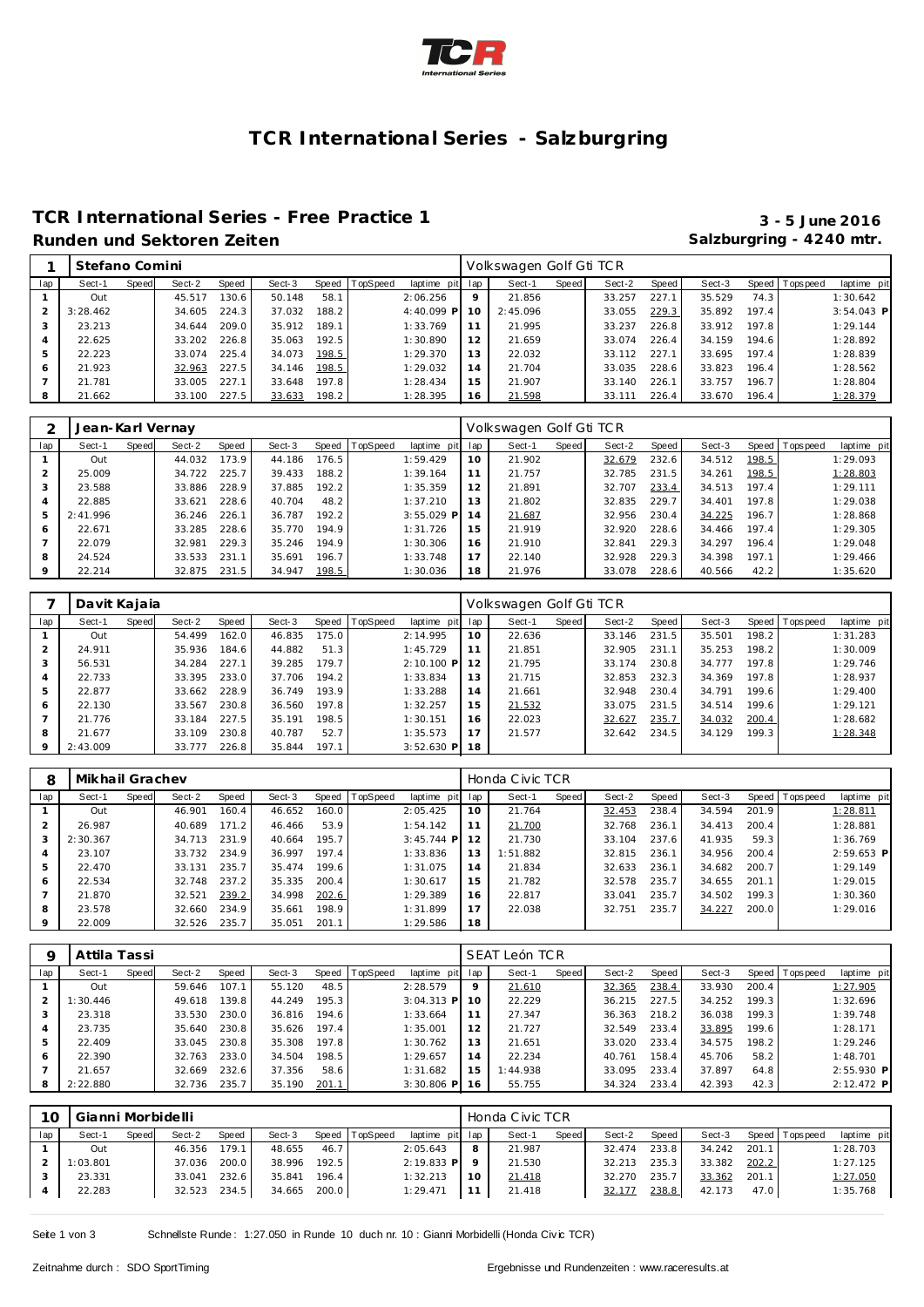

### **TCR International Series - Salzburgring**

### **TCR International Series - Free Practice 1 3 - 5 June 2016**

### **Runden und Sektoren Zeiten Salzburgring - 4240 mtr.**

### 21.776 32.314 236.1 33.886 201.9 1:27.976 21.651 32.724 238.0 33.899 201.9 1:28.274 7 34.883 39.054 223.3 3:04.798 36.734 220.5 34.651 200.7 4:16.183 **P** 21.549 32.443 234.1 33.690 201.9 1:27.682 21.422 32.342 233.8 42.230 54.9 1:35.994

| 22  | Petr Fulin |       |          |       |        |       |                 |             |     | Alfa Romeo Giulietta TCR |       |        |       |        |                    |                 |              |
|-----|------------|-------|----------|-------|--------|-------|-----------------|-------------|-----|--------------------------|-------|--------|-------|--------|--------------------|-----------------|--------------|
| lap | Sect-1     | Speed | Sect-2   | Speed | Sect-3 | Speed | <b>TopSpeed</b> | laptime pit | lap | Sect-1                   | Speed | Sect-2 | Speed | Sect-3 |                    | Speed Tops peed | laptime pit  |
|     | Out        |       | 1:13.022 | 141.7 | 52.780 | 134.7 |                 | 2:41.511    | 9   | 2:14.282                 |       | 32.774 | 231.5 | 35.824 | 198.2              |                 | $3:22.880$ P |
|     | 30.716     |       | 46.591   | 221.9 | 42.854 | 196.7 |                 | 2:00.161    | 10  | 22.192                   |       | 32.573 | 230.4 | 34.232 | 200.0              |                 | 1:28.997     |
|     | 22.700     |       | 33.149   | 231.5 | 36.552 | 198.9 |                 | 1:32.401    | 11  | 21.907                   |       | 32.588 | 231.9 | 34.122 | 201.1              |                 | 1:28.617     |
|     | 22.234     |       | 32.793   | 231.9 | 35.383 | 198.2 |                 | 1:30.410    | 12  | 22.017                   |       | 32.626 | 231.9 | 34.060 | 200.0              |                 | 1:28.703     |
|     | 22.035     |       | 32.722   | 232.6 | 34.859 | 200.4 |                 | 1:29.616    | 13  | 21.761                   |       | 32.659 | 231.5 | 33.901 | 199.3 <sub>1</sub> |                 | 1:28.321     |
| 6   | 22.209     |       | 32.599   | 231.1 | 35.605 | 200.0 |                 | 1:30.413    | 14  | 21.770                   |       | 32.615 | 231.1 | 33.971 | 201.5              |                 | 1:28.356     |
|     | 21.949     |       | 32.459   | 233.8 | 34.280 | 201.1 |                 | 1:28.688    | 15  | 21.714                   |       | 32.761 | 230.8 | 34.073 | 201.1              |                 | 1:28.548     |
|     | 21.804     |       | 32.350   | 233.8 | 38.754 | 54.5  |                 | 1:32.908    | 16  | 21.720                   |       | 32.781 | 217.2 | 46.253 | 46.5               |                 | 1:40.754     |

| 33      | Jordi Oriola |       |        |       |        |       |          |              |     | Honda Civic TCR |       |        |       |        |       |                |              |
|---------|--------------|-------|--------|-------|--------|-------|----------|--------------|-----|-----------------|-------|--------|-------|--------|-------|----------------|--------------|
| lap     | Sect-1       | Speed | Sect-2 | Speed | Sect-3 | Speed | TopSpeed | laptime pit  | lap | Sect-1          | Speed | Sect-2 | Speed | Sect-3 |       | Speed Topspeed | laptime pit  |
|         | Out          |       | 51.152 | 137.7 | 45.624 | 162.2 |          | 2:10.356     | 10  | 2:54.846        |       | 32.432 | 234.1 | 33.980 | 201.9 |                | $4:01.258$ P |
|         | 24.865       |       | 36.630 | 191.7 | 45.084 | 56.8  |          | 1:46.579     | 11  | 21.758          |       | 32.290 | 234.9 | 33.694 | 201.9 |                | 1:27.742     |
| 3       | 1:53.523     |       | 36.879 | 195.1 | 37.404 | 197.8 |          | $3:07.806$ P | 12  | 21.628          |       | 32.161 | 235.7 | 33.571 | 199.6 |                | 1:27.360     |
| 4       | 22.453       |       | 32.999 | 230.4 | 35.430 | 200.4 |          | 1:30.882     | 13  | 21.608          |       | 32.206 | 238.0 | 33.515 | 202.2 |                | 1:27.329     |
| 5       | 21.966       |       | 32.840 | 231.9 | 34.627 | 194.6 |          | 1:29.433     | 14  | 21.546          |       | 32.225 | 235.7 | 33.493 | 200.4 |                | 1:27.264     |
| 6       | 22.109       |       | 32.676 | 232.6 | 34.158 | 200.0 |          | 1:28.943     | 15  | 23.308          |       | 35.050 | 224.6 | 33.684 | 202.2 |                | 1:32.042     |
|         | 21.771       |       | 32.418 | 232.3 | 33.551 | 202.2 |          | 1:27.740     | 16  | 23.545          |       | 34.321 | 235.7 | 33.577 | 198.9 |                | 1:31.443     |
| 8       | 21.692       |       | 32.499 | 232.6 | 33.574 | 201.1 |          | 1:27.765     | 17  | 21.689          |       |        |       |        |       |                | 1:31.135     |
| $\circ$ | 21.963       |       | 32.543 | 233.0 | 36.779 | 64.6  |          | 1:31.285     | 18  |                 |       |        |       |        |       |                |              |

| 43  | Harald Proczyk |       |          |       |        |       |                |              |                 | Honda Civic TCR |       |        |       |        |       |           |              |
|-----|----------------|-------|----------|-------|--------|-------|----------------|--------------|-----------------|-----------------|-------|--------|-------|--------|-------|-----------|--------------|
| lap | Sect-1         | Speed | Sect-2   | Speed | Sect-3 |       | Speed TopSpeed | laptime pit  | lap             | Sect-1          | Speed | Sect-2 | Speed | Sect-3 | Speed | Tops peed | laptime pit  |
|     | Out            |       | 1:03.633 | 166.9 | 47.422 | 178.8 |                | 2:25.501     | 8               | 21.727          |       | 32.482 | 234.9 | 33.846 | 200.7 |           | 1:28.055     |
|     | 27.191         |       | 35.691   | 195.7 | 41.157 | 192.2 |                | 1:44.039     | 9               | 21.566          |       | 32.194 | 237.6 | 33.832 | 202.6 |           | 1:27.592     |
|     | 23.572         |       | 33.729   | 208.4 | 37.671 | 196.7 |                | 1:34.972     | 10 <sup>°</sup> | 21.495          |       | 32.512 | 235.3 | 34.059 | 201.9 |           | 1:28.066     |
|     | 23.391         |       | 33.010   | 237.2 | 36.076 | 198.2 |                | 1:32.477     | 11              | 21.739          |       | 32.442 | 236.5 | 36.323 | 65.5  |           | 1:30.504     |
|     | 22.126         |       | 32.789   | 234.9 | 35.318 | 200.7 |                | 1:30.233     | 12              | 4:51.189        |       | 33.067 | 234.9 | 34.417 | 200.7 |           | $5:58.673$ P |
| 6   | 21.919         |       | 32.639   | 234.9 | 37.761 | 55.3  |                | 1:32.319     | 13              | 22.228          |       | 32.534 | 235.7 | 33.861 | 201.5 |           | 1:28.623     |
|     | 3:13.152       |       | 32.960   | 234.1 | 34.576 | 200.7 |                | $4:20.688$ P | 14              | 21.807          |       | 32.390 | 236.1 | 33.691 | 200.4 |           | 1:27.888     |

| 45  | Florian Janits |       |          |       |        |       |                |              |     | Vokswagen Golf Gti TCR |       |        |       |        |       |                 |             |
|-----|----------------|-------|----------|-------|--------|-------|----------------|--------------|-----|------------------------|-------|--------|-------|--------|-------|-----------------|-------------|
| lap | Sect-1         | Speed | Sect-2   | Speed | Sect-3 |       | Speed TopSpeed | laptime pit  | lap | Sect-1                 | Speed | Sect-2 | Speed | Sect-3 |       | Speed Tops peed | laptime pit |
|     | Out            |       | 1:01.098 | 130.1 | 51.717 | 140.3 |                | 2:27.356     | 10  | 21.791                 |       | 32.746 | 229.7 | 33.605 | 199.6 |                 | 1:28.142    |
|     | 28.982         |       | 38.329   | 183.4 | 40.778 | 188.8 |                | 1:48.089     |     | 22.216                 |       | 32.893 | 230.0 | 33.545 | 198.5 |                 | 1:28.654    |
| 3   | 23.573         |       | 33.754   | 201.1 | 37.972 | 194.6 |                | 1:35.299     | 12  | 22.451                 |       | 32.775 | 231.1 | 33.583 | 199.6 |                 | 1:28.809    |
| 4   | 24.460         |       | 33.481   | 234.5 | 36.253 | 195.3 |                | 1:34.194     | 13  | 21.834                 |       | 32.937 | 230.0 | 33.447 | 197.8 |                 | 1:28.218    |
| 5   | 22.534         |       | 32.742   | 232.3 | 34.736 | 197.1 |                | 1:30.012     | 14  | 21.926                 |       | 32.727 | 227.1 | 34.375 | 197.4 |                 | 1:29.028    |
| 6   | 22.503         |       | 33.320   | 230.8 | 39.875 | 49.7  |                | 1:35.698     | 15  | 21.979                 |       | 33.190 | 229.3 | 33.881 | 198.5 |                 | 1:29.050    |
|     | 3:47.987       |       | 33.519   | 229.3 | 35.116 | 195.7 |                | $4:56.622$ P | -16 | 24.563                 |       | 32.965 | 227.5 | 33.636 | 199.3 |                 | 1:31.164    |
| 8   | 22.228         |       | 32.791   | 229.7 | 34.142 | 197.8 |                | 1:29.161     | 17  | 22.375                 |       | 33.057 | 228.6 | 33.600 | 199.6 |                 | 1:29.032    |
| 9   | 21.912         |       | 32.869   | 229.3 | 33.828 | 198.5 |                | 1:28.609     | 18  |                        |       |        |       |        |       |                 |             |

| 54  | James Nash |       |        |       |        |       |                  |              |             | SEAT León TCR |       |        |       |        |       |            |              |
|-----|------------|-------|--------|-------|--------|-------|------------------|--------------|-------------|---------------|-------|--------|-------|--------|-------|------------|--------------|
| lap | Sect-1     | Speed | Sect-2 | Speed | Sect-3 |       | Speed   TopSpeed | laptime pit  | lap         | Sect-1        | Speed | Sect-2 | Speed | Sect-3 | Speed | T ops peed | laptime pit  |
|     | Out        |       | 46.104 | 164.0 | 53.159 | 49.5  |                  | 2:07.423     | $\mathsf Q$ | 21.819        |       | 32.688 | 233.4 | 34.129 | 198.2 |            | 1:28.636     |
|     | 1:31.576   |       | 36.190 | 200.6 | 42.823 | 185.2 |                  | $2:50.589$ P | 10          | 21.811        |       | 32.695 | 233.0 | 33.754 | 198.5 |            | 1:28.260     |
| 3   | 25.361     |       | 38.187 | 178.7 | 43.916 | 187.8 |                  | 1:47.464     |             | 21.555        |       | 32.804 | 233.4 | 33.730 | 198.5 |            | 1:28.089     |
| 4   | 24.127     |       | 33.629 | 234.1 | 36.796 | 194.6 |                  | 1:34.552     | 12          | 21.523        |       | 32.843 | 233.4 | 38.741 | 58.0  |            | 1:33.107     |
| 5   | 22.758     |       | 33.170 | 232.6 | 35.994 | 193.5 |                  | 1:31.922     | 13          | 1:48.453      |       | 35.668 | 238.8 | 36.788 | 199.6 |            | $3:00.909$ P |
| 6   | 22.257     |       | 32.766 | 234.5 | 35.005 | 197.8 |                  | 1:30.028     | 14          | 21.965        |       | 32.388 | 238.4 | 34.138 | 200.0 |            | 1:28.491     |
|     | 22.090     |       | 32.741 | 234.1 | 38.016 | 54.3  |                  | 1:32.847     | 15          | 22.471        |       | 32.561 | 237.6 | 33.830 | 195.7 |            | 1:28.862     |
| 8   | 3:50.292   |       | 33.129 | 230.0 | 34.789 | 197.8 |                  | 4:58.210 P   | 16          | 21.937        |       | 33.553 | 178.4 | 42.777 | 57.4  |            | 1:38.267     |

|     |        | 62   Dusan Borkovic<br>Speed TopSpeed<br>Speed<br>Sect-3<br>Sect-2<br>Speed<br>$1:00.193$ $124.2$<br>105.9<br>54.204<br>Out |        |       |        |       |  |                 | SEAT León TCR |       |        |       |        |       |                |                 |
|-----|--------|-----------------------------------------------------------------------------------------------------------------------------|--------|-------|--------|-------|--|-----------------|---------------|-------|--------|-------|--------|-------|----------------|-----------------|
| lap | Sect-1 |                                                                                                                             |        |       |        |       |  | laptime pit lap | Sect-1        | Speed | Sect-2 | Speed | Sect-3 |       | Speed Topspeed | laptime pit     |
|     |        |                                                                                                                             |        |       |        |       |  | 2:26.517        | 22.175        |       | 32.753 | 232.6 | 34.104 | 199.3 |                | 1:29.032        |
|     | 34.584 |                                                                                                                             | 51.148 | 110.5 | 40.812 | 162.9 |  | 2:06.544        | 21.860        |       | 32.602 | 230.4 | 33.803 | 196.7 |                | <u>1:28.265</u> |

Seite 2 von 3 Schnellste Runde : 1:27.050 in Runde 10 duch nr. 10 : Gianni Morbidelli (Honda Civic TCR)